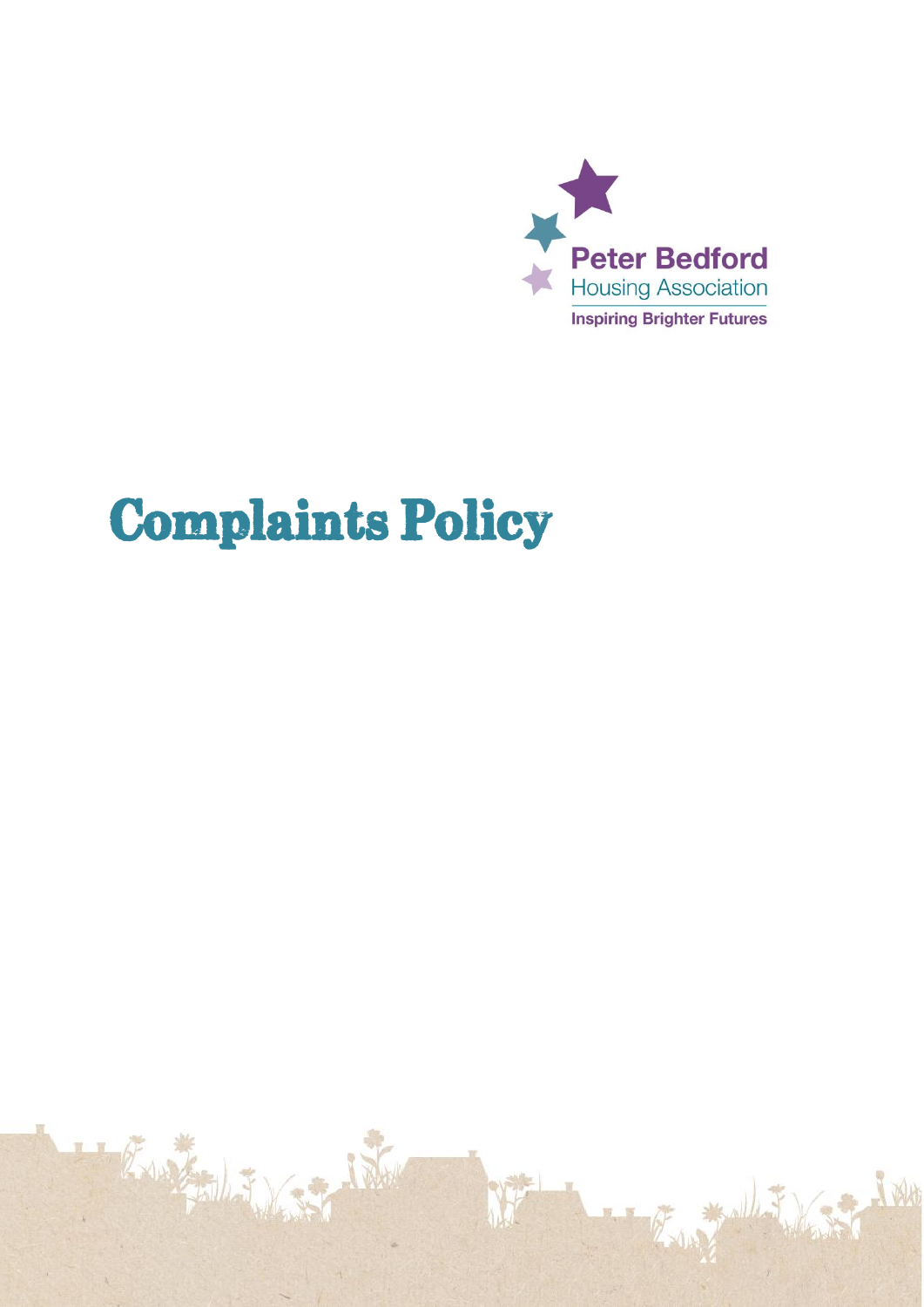#### **Index Page**

|                | <b>Policy Statement</b>                    |    |
|----------------|--------------------------------------------|----|
| $\overline{2}$ | Introduction                               | 3  |
| 3              | Principles underlying Complaints Procedure | 4  |
| 4              | Where this Procedure should be used        | 5  |
| 5              | <b>Advocacy and Support for Complaints</b> | 5  |
| 6              | <b>Other Procedures</b>                    | 6  |
| 7              | Whistle blowing                            |    |
| 8              | <b>Record Keeping and Monitoring</b>       |    |
| 9              | Procedure                                  | 8  |
| <b>10</b>      | <b>Comments and Suggestions</b>            | 11 |
|                | <b>Policy Review</b>                       | 12 |

## **Appendices 13**

Appendix 1: Summary of who is involved in the complaints procedure

Appendix 2: Getting it right first time, check list for successfully addressing a complaint

Appendix 3: Examples of Agencies for Complaints at stage 3.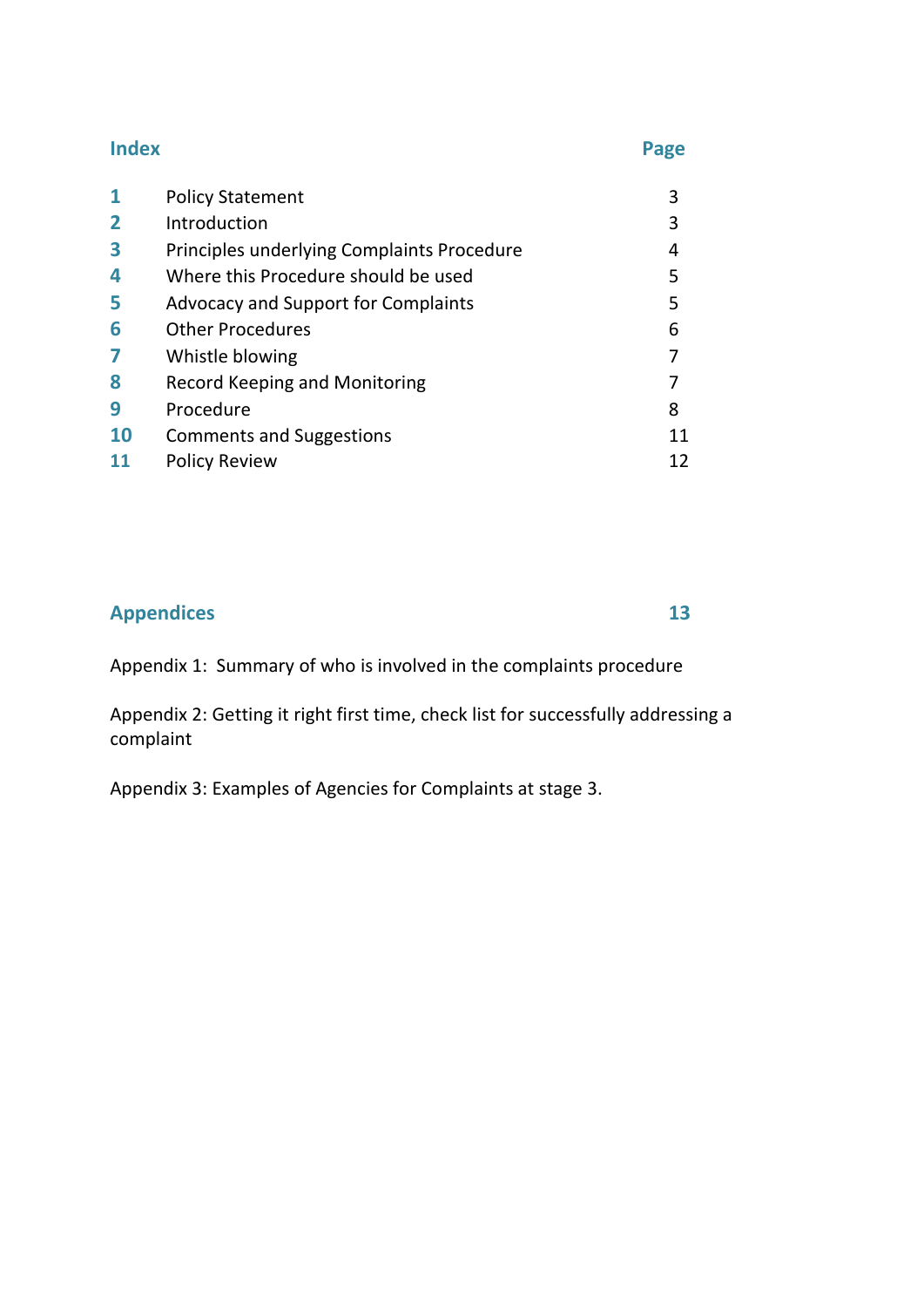#### **1.0 Policy Statement**

- **1.1** We strive to provide high quality person-centred services. On occasions, we may not get everything right and this may bring about a complaint.
- **1.2** This policy outlines the principles that we will adopt when we receive a complaint, comment or suggestion: We will:
	- take complaints seriously, carry out an investigation and provide a written response
	- provide the name of the officer responsible for dealing with the complaint
	- make our complaints process accessible to all
	- deal with complaints quickly, fairly and confidentially
	- learn from our mistakes, apologise and seek to minimise such mistakes happening in the future
	- use complaints, comments and suggestions to drive service improvements
	- monitor and review complaints, comments and suggestions, reporting our performance in dealing with complaints to tenants, staff and other stakeholders
	- train our staff to deal with complaints efficiently and effectively
	- keep our procedures under regular review

#### **2.0 Introduction**

- **2.1** Peter Bedford Housing Association is committed to giving the best possible service to people who receive our support or services. The aim of the Complaints Procedure is to ensure that any complaint is fully investigated and appropriate action is taken in terms of the individual complaint and future PBHA policies and actions.
- **2.2** The procedure can be used by anyone receiving a service from PBHA. This includes tenants, participants, people using PBHA facilities, and people from other agencies who either provide services to, or receive services from PBHA. It may also be used by anyone who wishes to make a complaint about any aspect of PBHA's work, be they internal or external to the organisation.
- **2.3** This is the procedure for dealing with complaints about: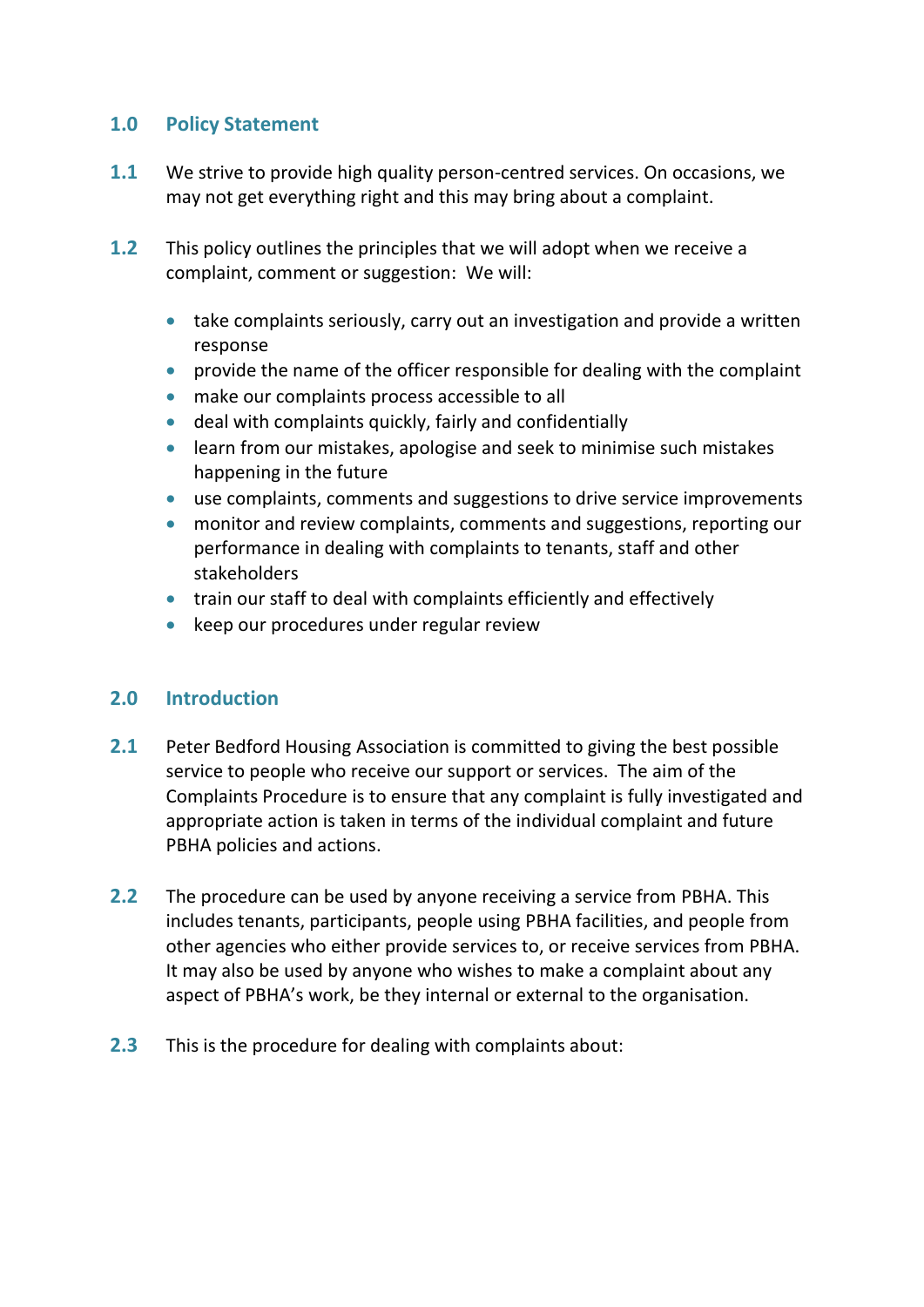- services offered by Peter Bedford Housing Association (including where delivered by sub contractors)
- decisions made by a worker, team or at a meeting
- behaviour of workers employed by PBHA
- policies made by, or behaviour of, members of the Board
- **2.4** Complaints about service users will be dealt with using the Anti-Social Behaviour policy and procedure or the Harassment policy and procedure. The Anti-social Behaviour Policy may also be applied, depending on the circumstances. Staff should raise concerns or problems relating to their work through the Grievance policy and procedure. Unsatisfactory conduct or performance from staff will be dealt with using the Disciplinary policy and procedure. The Confidentiality policy and procedure should be considered when dealing with complaints.
- **2.5** We seek to learn from Comments and Suggestions to improve PBHA's practice. We feed back to tenants and participants on how we have developed services following their complaint, comment or suggestion.

#### **3.0 Principles Underlying Complaints Procedure**

- All complaints will be considered and investigated fully, carefully, respectfully, fairly, and confidentially.
- Any participant using this complaints procedure can seek support from an advocate (including the PBHA advocate) or friend at any stage in this procedure.
- PBHA will automatically offer complainants the services of an advocate for any complaints elevated to stage 2.
- The person making the complaint will be kept fully informed of the progress of the investigation and the outcome.
- The person making the complaint can request how they are informed of progress and decisions.
- Written records will be kept about the complaint, the investigation, any meetings held and the conclusion.
- Summaries of all complaints, comments and suggestions made, and the conclusions reached following investigation, will be passed to the Chief Executive of Peter Bedford Housing Association.
- The person making the complaint will be asked their desired outcomes (e.g. an apology, a decision reversed, compensation, etc.).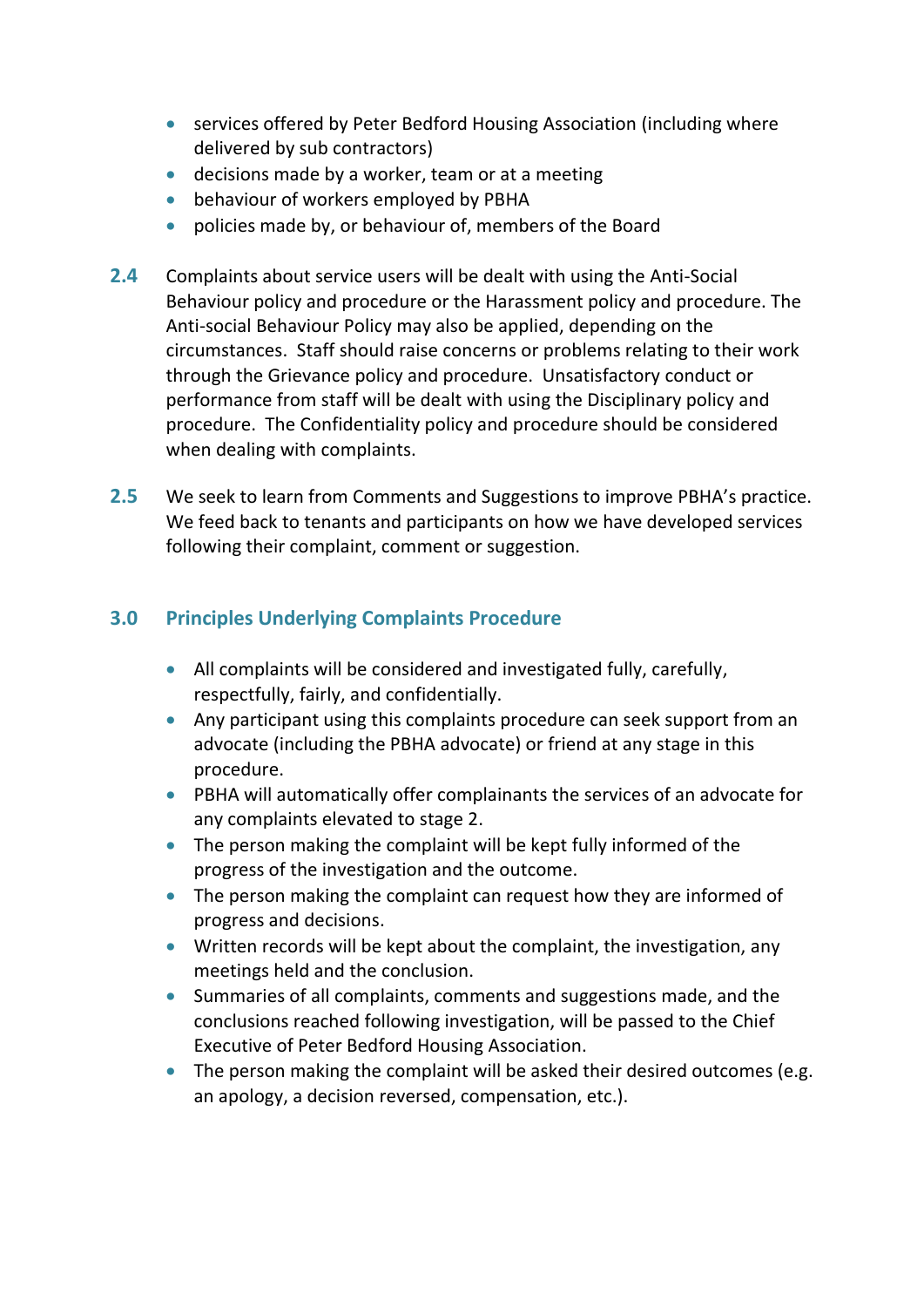- The person making the complaint will be asked for feedback at the end of the investigation, to see how satisfied they are with the outcome and investigation.
- The person making the complaint will be told what action they can take if they are still unhappy with the result or outcomes of the investigation, or if the problem reoccurs.
- If an outcome of a complaint results in changes/improvements being made to the service, the person making the complaint will be informed of this.
- Using these procedures appropriately will not prejudice service users or anyone else's positions.

#### **4.0 Where this procedure should be used**

- **4.1** Wherever possible it is expected that attempts will have been made to resolve problems informally before using this formal procedure. For example by directly raising the issue with the worker or department involved to try and agree a resolution to the problem. If the person making the complaint does not want to go down the formal route, the worker must make a note of their informal complaint on file and inform both their manager and the Housing Officer at [quality@peterbedford.org.uk.](mailto:quality@peterbedford.org.uk) This demonstrates a best practice approach because keeping a record will help us to detect any hidden, potentially serious, issues.
- **4.2**If during the process of a complaint being submitted or investigated it comes to light that a criminal offence has been committed, the complainant will be immediately advised of their right to go to the police. It may be appropriate in such circumstances to halt the internal process until the police have fully investigated and dealt with the matter.
- **4.3**A small number of clients will repeatedly express dissatisfaction and this will not be in order to seek resolution but with the aim of engaging negatively or in a damaging way with Peter Bedford HA. PBHA aims to manage this behaviour so that staff are protected while carrying out their duties and resources are not wasted, hindering the efficient delivery of services for other clients.

If a client has made vexatious [complaints](https://www.adactushousing.co.uk/Information?t=46;d=213) in the past, we will not assume that their next enquiry is also vexatious. Each issue will be considered, and a decision made as to whether it is vexatious or genuine.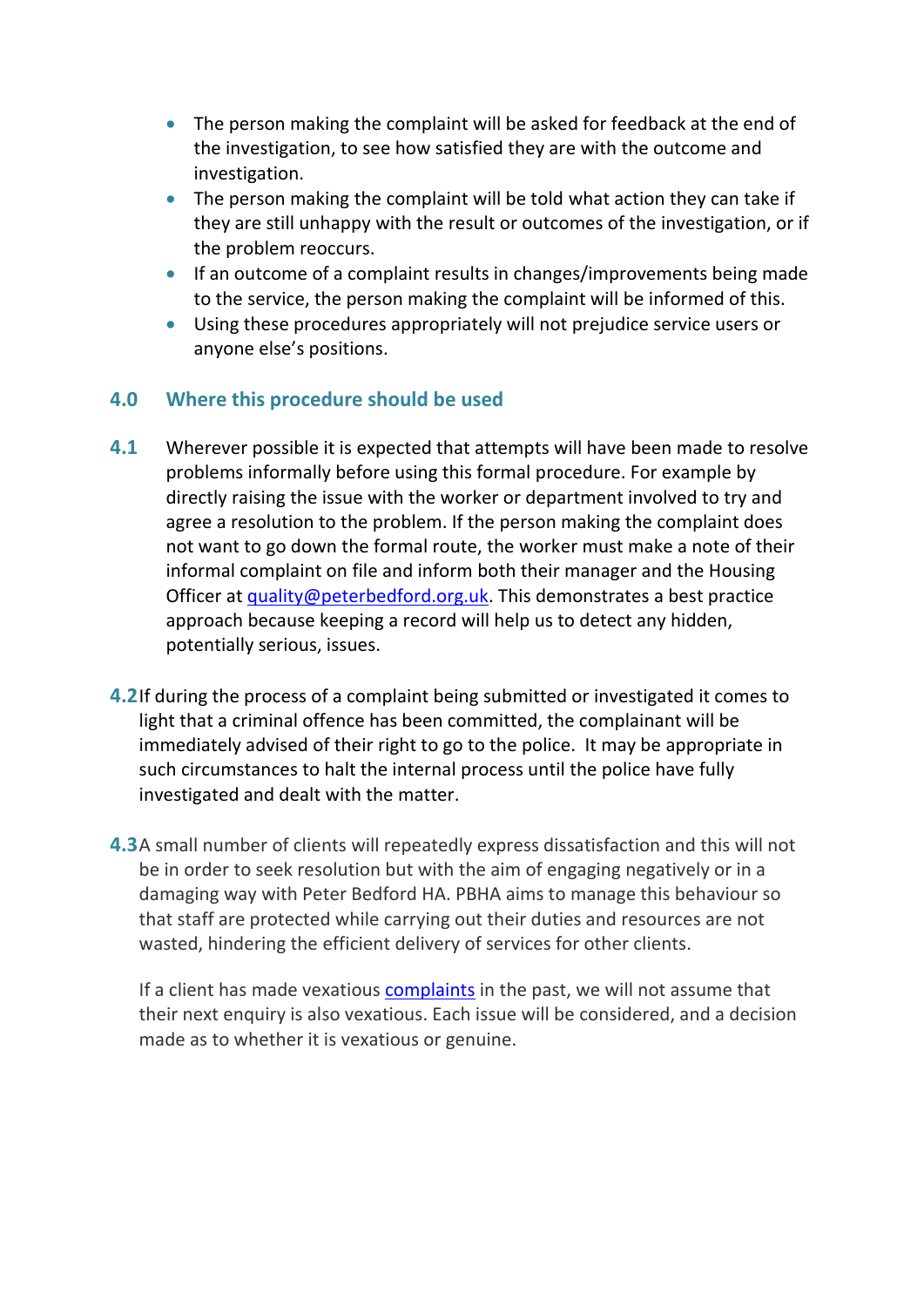Where a customer is deemed to be vexatious, and as a last resort we may place restrictions on when and how that person can communicate with our staff. The form of restriction we apply will be determined by the relevant senior manager and will be time limited, appropriate and proportionate to the client.

#### **5.0 Advocacy and Support for Complainant**

- **5.1** At all stages the complainant may seek the support of a friend or advocate. The role of this person is to help the complainant express him/herself effectively and generally to offer support.
- **5.2** PBHA can make available an independent advocacy service for PBHA service users to assist them in using PBHA procedures, including the complaints procedure. Information about this service is available from PBHA's staff and reception.
- **5.3** Tenants and participants can seek the assistance of an advocate even when not making a formal complaint. The advocate can be contacted through PBHA's office.
- **5.4** PBHA workers cannot advocate for a complainant when a formal complaint has been made. They can help in writing down the details of the complaint.

#### **6.0 Other Procedures**

- **6.1** The following PBHA procedures deal with different sorts of complaints. If the manager dealing with the complaint thinks one of these procedures is more appropriate then they should transfer over to that policy.
- **6.2** The Disciplinary Procedure if the complaint is about a worker and is very serious then this procedure should be used and started at the relevant stage.
- **6.3** The Compensation policy gives more details about how complaints relating to late repairs or damage resulting from repairs are dealt with, giving guidelines about where PBHA will consider offering compensation.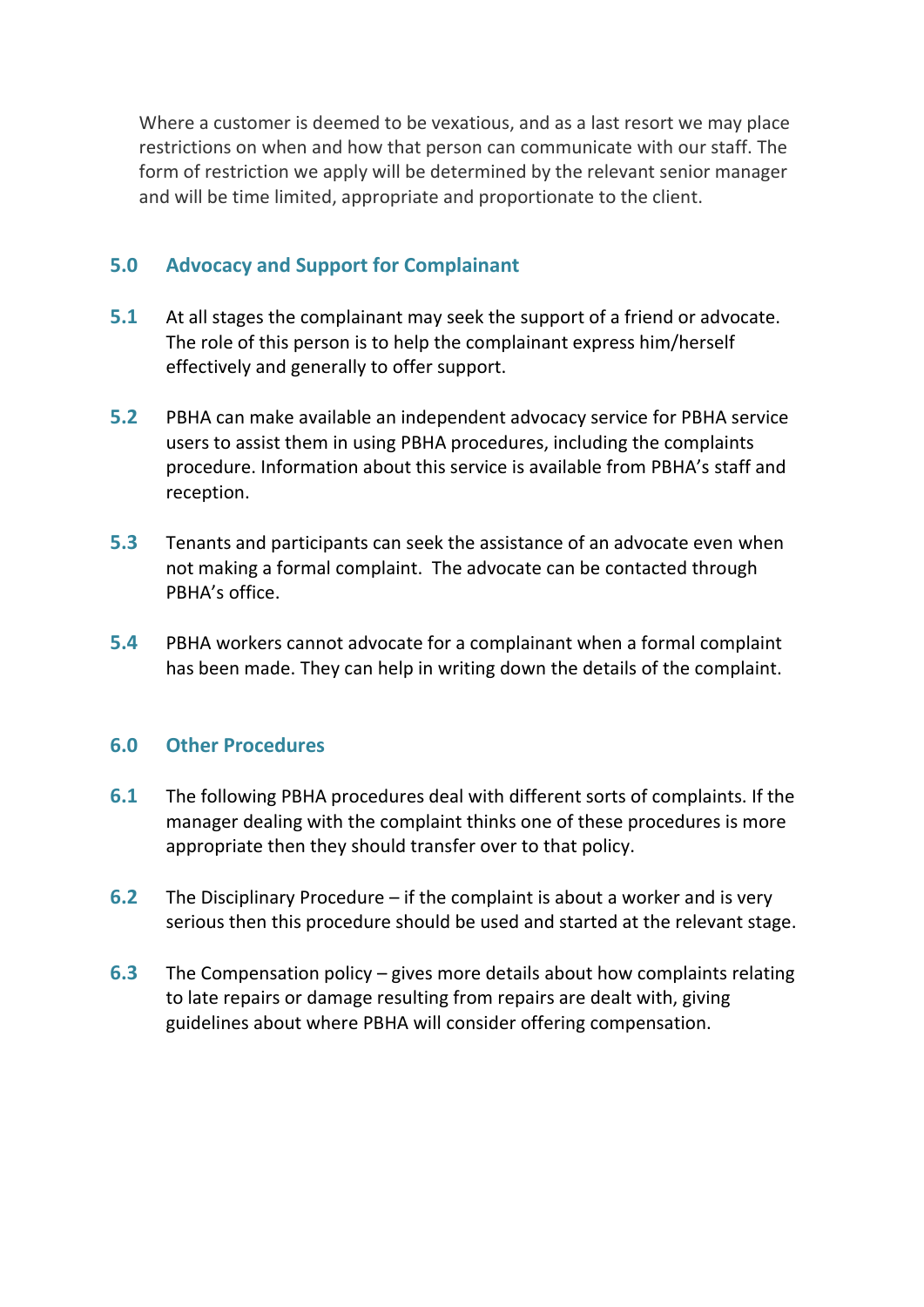- **6.4** The Anti-Social Behaviour Procedure where a tenant wants to make a complaint against another PBHA tenant/service user.
- **6.5** The Harassment Procedure where a service user or worker wishes to complain about offensive or intimidating behaviour that contravenes PBHA's Equality and Diversity Policy.
- **6.6** The Confidentiality policy all complaints will be investigated with due regard to PBHA's Confidentiality policy. We will ensure we have consent to divulge any information to third parties, unless there is an over-riding safeguarding concern.
- **6.7** Where the complaint relates to a contractor, the process to follow will be detailed in the relevant contract. This may require the contractor's complaints process to be completed before the PBHA process can be followed. PBHA will ensure it is kept informed at all times of such complaints and their progress.

#### **7.0 Whistle Blowing**

**7.1** There may be exceptional circumstances where the person making a complaint does not think the ordinary complaints procedure will work. This may be because of the extremely serious subject matter of a complaint, or because they have reason not to trust that it will be dealt with properly. In these circumstances they may wish to go straight to a senior manager, or even outside the organisation. The Whistle-blowing policy gives more information about where this might be necessary, as well as giving some ideas as to who to contact.

#### **8.0 Record Keeping and Monitoring**

**8.1** A summary record of all complaints and decisions taken will be kept centrally and regularly reviewed and monitored by the Chief Executive. The Housing Officer is informed of all complaints received, is responsible for sending out an acknowledgement letter within seven days of the complaint being received and allocates all complaints to the relevant members of staff for investigation. The Housing Officer will keep details of the complaint, the investigation, and the resulting action on file. The relevant manager will also keep relevant information on service users' files.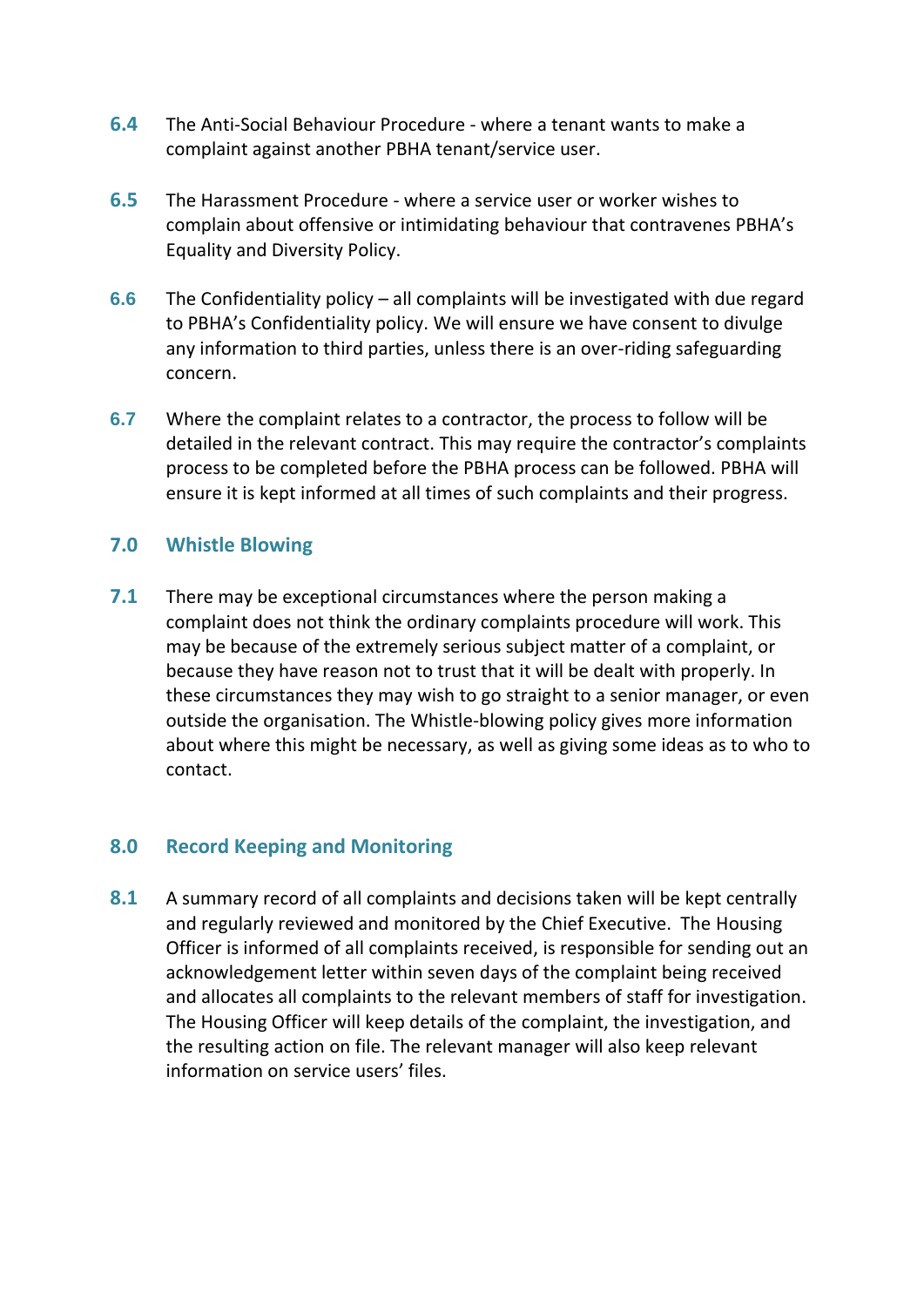**8.2** The PBHA Board annually reviews summary and performance information about complaints received.

#### **9.0 Complaints Procedure**

#### **9.1 Stage 1**

- The procedure for stage 1 should be concluded within 20 working days of the Housing Officer receiving full details of the complaint.
- The complainant may give details of their complaint to any worker. The worker should establish if the complainant wishes this to be dealt with as a formal complaint and if so complete sections 1 and 2 of the Incident Report Form and submit an electronic copy immediately to the Housing Officer.
- The Incident Recording Form contains guidance on how to complete it and who needs to receive copies/notification of the complaint received.
- The Housing Officer will allocate the complaint to the relevant manager, and within 5 days of receipt of the Incident Report Form send an acknowledgement letter to the complainant. This contains brief, but accurate details around the complaint, who will be responsible for the investigation, how long the process should take, along with the organisation's policy statement on complaints.
- For more guidance on which member of staff or committee member is responsible for hearing and investigating complaints (at both stages) see the table in Appendix 1.
- If it is not clear from the written complaint, the responsible manager will need to ask the complainant how they want to be contacted and how they want to be kept informed of the progress of the investigation (e.g. in writing, by phone, or through the advocate).
- The responsible manager will decide on the most appropriate ways of investigating the complaint. In some cases they may need to have meetings with workers or other parties. In some cases it may be necessary to go through records, files or correspondence.
- The responsible manager will then carry out the investigation, and update section 3 of the Incident Report Form during the course of the investigation. They will update the Housing Officer weekly with a summary of progress.
- When they have come to the end of their investigation the responsible manager will contact the complainant to inform them of their conclusions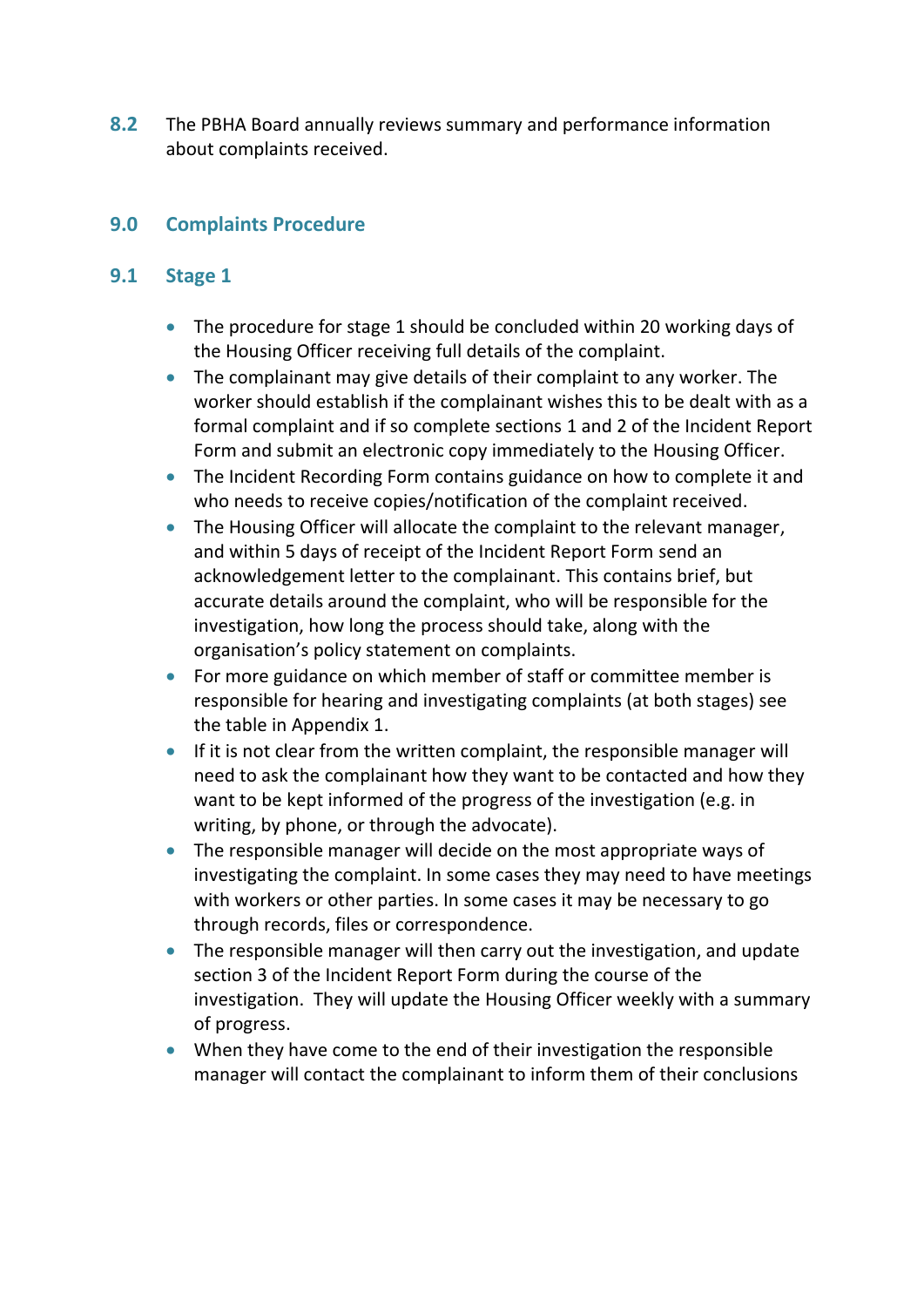and, if necessary, the steps that will be taken to resolve the issue. A copy of this conclusion will be sent to the Housing Officer.

These conclusions will state clearly:

- Which aspects of the complaint were agreed with or disagreed with.
- Why these conclusions were reached.
- What action is to follow as a result.
- **9.1.1** The responsible manager will also give the complainant clear information about what they can do if they are not satisfied with these conclusions.
- **9.1.2** Before a complaint can be closed, the complainant needs to complete a Complaint Satisfaction Survey (see appendix 2). The member of staff carrying out the investigation will send a copy of the concluding letter/statement, along with a Complaint Satisfaction Form to the complainant's worker to complete with the complainant, to be returned to the Housing Officer. If the form is not returned within 4 weeks of the conclusion of the complaint, a follow up call will be made by the Housing Officer, or relevant member of staff.
- **9.1.3** If the complaint contains confidential information about a member of staff, then an appropriate member of staff will be assigned the task of completing the survey form with the complainant.
- **9.1.4** The completed Complaint Satisfaction form must then be returned to the member of staff responsible for the investigation. They will check for any further action required before returning this, along with all other investigation documents, to the Housing Officer.
- **9.1.5** The complaint in question cannot be fully closed, and recorded as a KPI, until the Complaint Satisfaction form has been completed and fully processed.
- **9.1.6** If improvements to services are made as a result of the investigation conclusion and findings then this will be communicated to the complainant.

### **9.2 STAGE 2**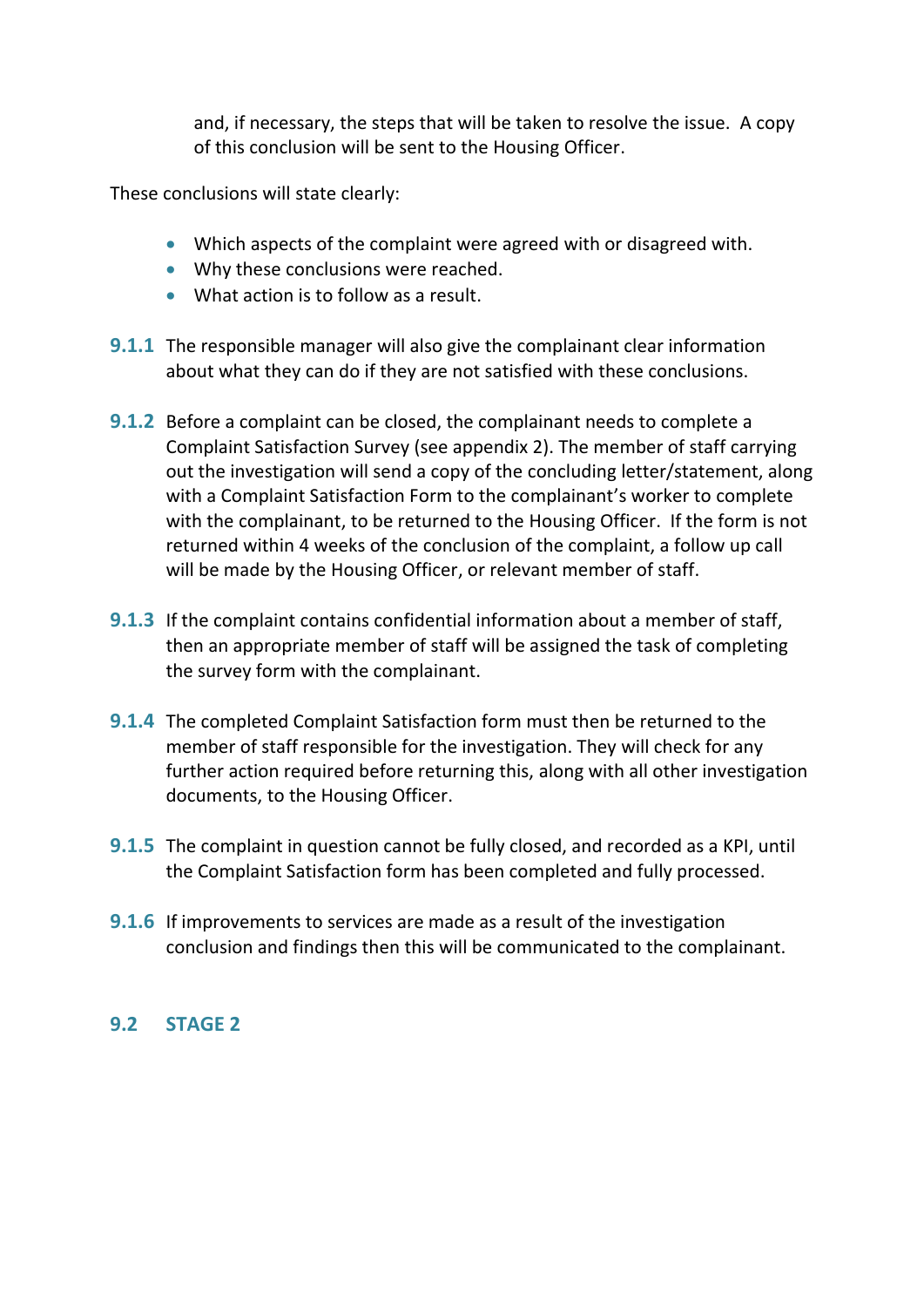- **9.2.1** The procedure for stage 2 should be concluded within 15 working days of the responsible manager receiving full details of the complaint.
- **9.2.2** To move to Stage 2 of the complaints procedure the complainant will need to specify on what grounds they are requesting to go to Stage 2. Appropriate grounds are:
	- The complainant is not happy with the conclusions following the investigation in Stage 1
	- Action agreed following the investigation has not been taken
	- The problem raised in Stage 1 has not been adequately resolved, or reoccurs
	- There is information relevant to the complaint that was not previously considered
	- An occurrence following Stage 1 of the process has rendered the conclusions inappropriate or ineffective.
- **9.2.3** The Chief Executive will allocate a member of the Senior Management Team, the Chief Executive or Board member to investigate the second stage complaint. The manager will consider the complaint, and come to a provisional conclusion. However before concluding Stage 2 of the complaints procedure, the investigation and proposed conclusions will be passed on for review to a designated manager outside the team conducting the investigation. Their consideration will be focused on adherence to Peter Bedford Housing Association's policies and procedures, and they will make suggestions and recommendations as appropriate, which the responsible manager should fully consider. (Any irreconcilable differences between the managers at this stage should be referred to the Chief Executive).
- **9.2.4** When they have come to the end of their investigation the responsible manager at Stage 2 will contact the person making the complaint, and the Housing Officer, to inform them of their conclusions.
- **9.2.5** These conclusions will state clearly:
	- Which aspects of the decision at Stage 1 they uphold, or overturn.
	- Why these conclusions were reached
	- What further action is to follow as a result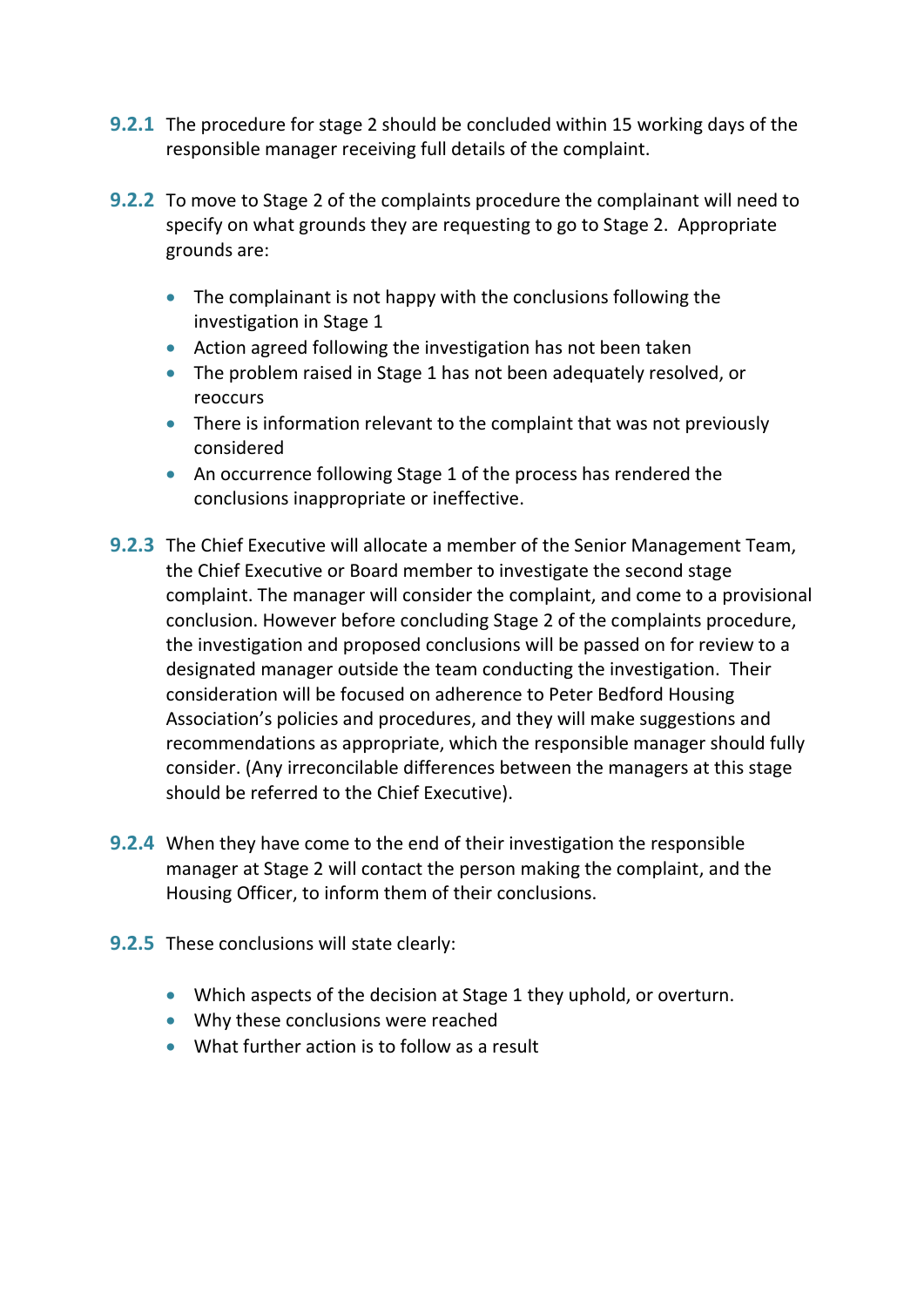- **9.2.6** The responsible manager will also give the complainant clear information about what they can do if they are not satisfied with these conclusions.
- **9.2.7** The Complainant will be asked to complete a Complaint Outcome Satisfaction Survey. This will be dealt with as per Stage 1 and all final docs will be sent to the Chief Executive and Housing Officer.

#### **9.3 Stage 3**

**9.3.1** If the complainant appeals against the decision reached at Stage 2 then they should be referred to the Housing Ombudsman Service or relevant local authority team (see Appendix 4 for information on external agencies).

#### **9.4 Complaints about staff**

- **9.4.1** A complaint may be made about the conduct or decision of a member of staff. Complaints about staff will be allocated or investigated by the Chief Executive rather than the Housing Officer. If this a serious or a repeated matter, then the investigation may move immediately to investigation under the Disciplinary Policy, see 6.0 above. However, in more general circumstances, the complaint can be investigated under this Complaints Procedure.
- **9.4.2** PBHA will give due regard to ensuring the principles of the Grievance policy to provide support to the staff member are adhered to.
- **9.4.3** PBHA will strive to communicate effectively with the staff member and the complainant. This may involve:
	- ensuring notifying the staff member is supported,
	- arranging a three way meeting between the staff member, the investigating member of staff and the complainant to conclude the complaint and to ensure a good working relationship going forward,
	- respect will be shown to all parties to fully investigate before any conclusions are drawn.

#### **10.0 Comments and Suggestions**

10.1 PBHA is always keen to understand how it can improve its services and do more of the things we do well. Teams review comments and suggestions on a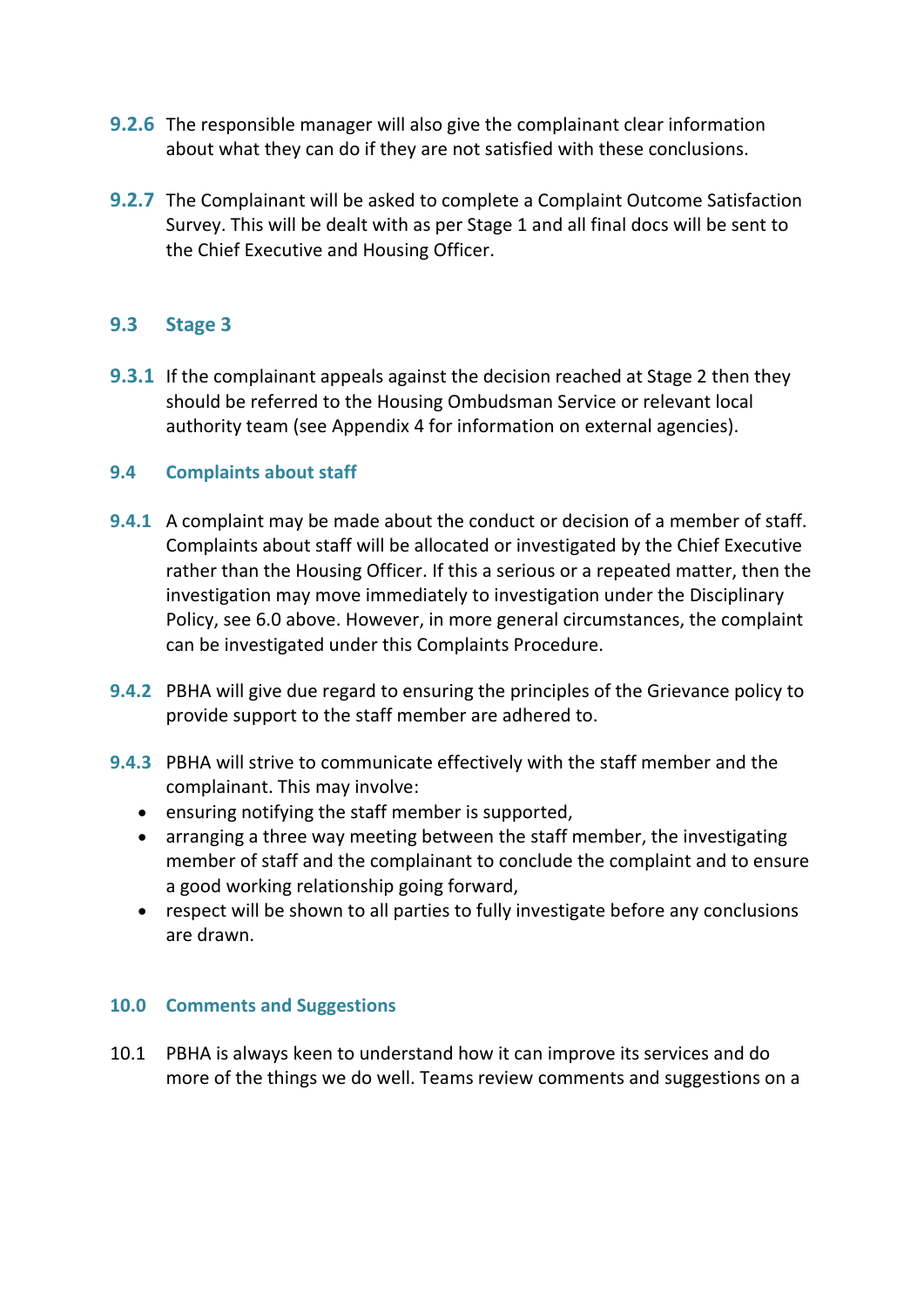regular basis and they consider any learning from them, or whether practice can and should change as a consequence. We monitor through monthly reporting and quarterly review.

- 10.2 We aim to report back to tenants and participants on action we have taken as a consequence of complaints, comments and suggestions through the website and newsletter.
- 10.3 Informal complaints or comments are recorded on file notes. Where relevant, complaints are stored on both tenant or staff files, i.e. the complainant's and the subject of the complaint's files). The issues can be discussed in staff supervision to assist the staff member to resolve the informal complaint. Relevant line managers are informed via email. Staff work with tenants to help them resolve their issues on their own or offer the opportunity to use the formal complaints procedure. House meetings are held (for situations where there is conflict in a shared house). Spot checks can be carried out to investigate any allegations made.

#### **11.0 Policy Review**

This policy will be reviewed every three years in conjunction with new legislation and the Business Plan.

Reviewed: November 2017 Due for Review: November 2020

Lead Responsibility: Chief Executive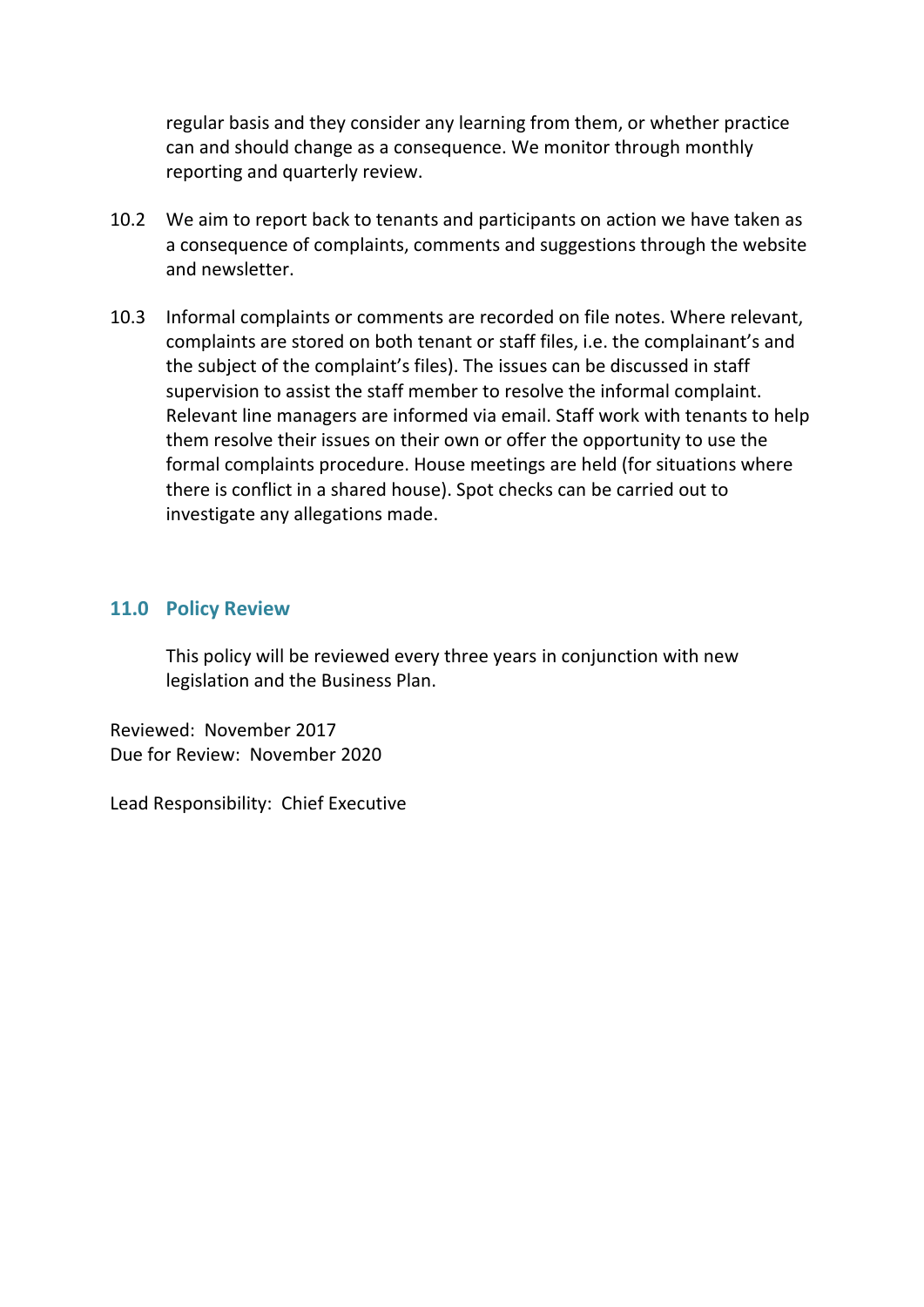# **Appendix 1: Summary of who is involved in the complaints procedure**

| <b>Complaint about</b>                                 | <b>Responsible Manager</b><br>at Stage 1                                                                          | <b>Responsible Manager</b><br>at Stage 2                      |
|--------------------------------------------------------|-------------------------------------------------------------------------------------------------------------------|---------------------------------------------------------------|
| <b>Individual Worker</b>                               | Worker's Supervisor                                                                                               | <b>Chief Executive or Senior</b><br>Manager as appropriate    |
| <b>Team Leader</b>                                     | Worker's Supervisor                                                                                               | <b>Chief Executive or Senior</b><br>Manager as appropriate    |
| Senior Manager or other<br>worker line managed by C.E. | <b>Chief Executive</b>                                                                                            | Chair of Board or other board<br>member selected by the Chair |
| Service                                                | Team Leader/Manager<br>responsible for that area of<br>work or the manager<br>allocated by the Housing<br>Officer | Senior Manager or Chief<br>Executive                          |
| <b>Chief Executive</b>                                 | Chair of Board                                                                                                    | Sub Committee of Board                                        |
| <b>Board Member</b>                                    | Chair of Board                                                                                                    | Sub Committee of Board                                        |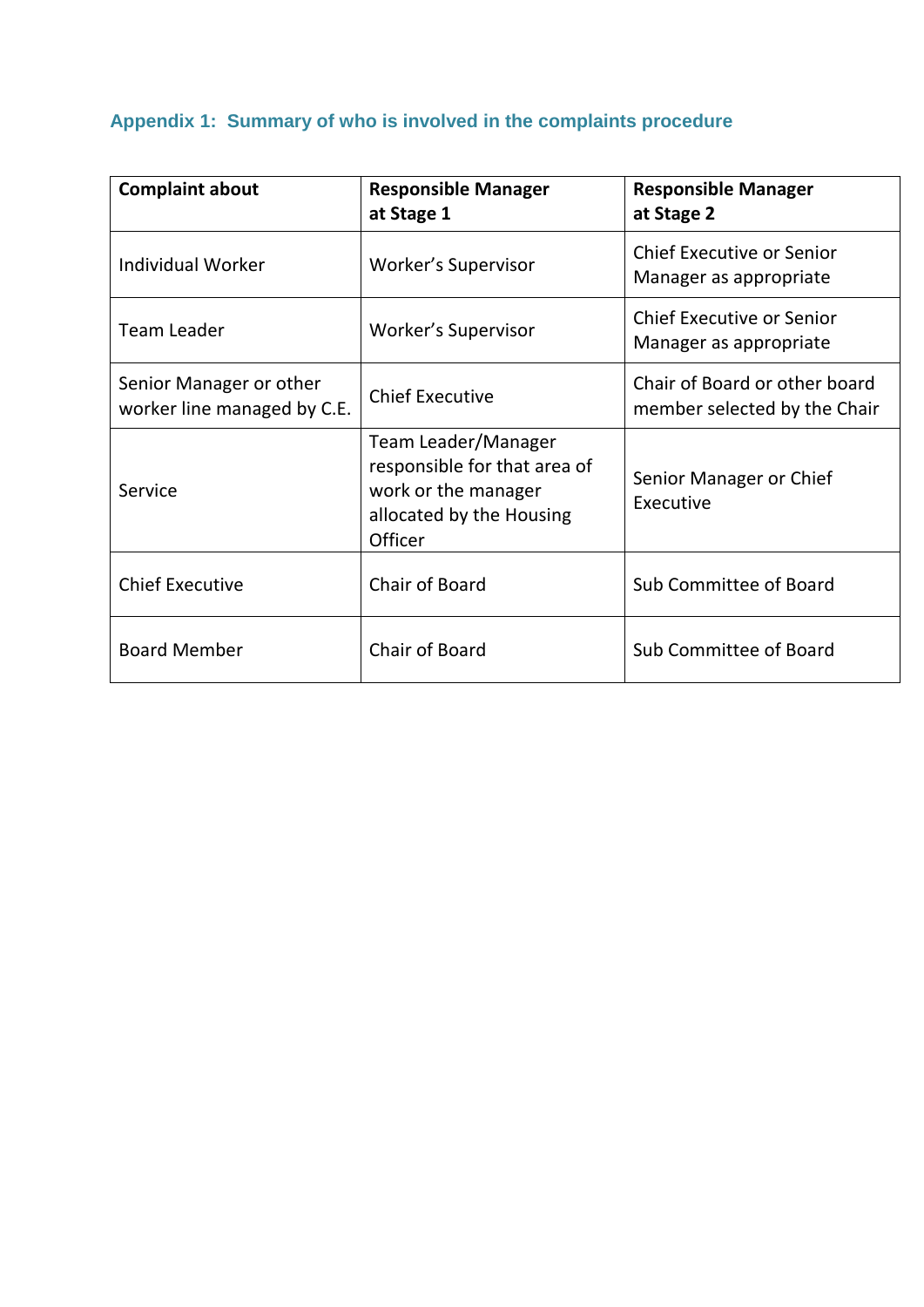### **Appendix 2: Getting it right first time, check list for successfully addressing a complaint**

- **1.** Contact made get in quick, even if it's just a letter acknowledging receipt of the complaint. If you are unable to respond within 24hours, the Housing Officer will send an acknowledgement letter within 5 days.
- **2.** All issues identified get the key events/facts right and research any unclear areas.
- **3.** Structure answer all the points clearly.
- **4**. Next stage clearly sign-posted remember to include any requests for information.
- **5.** Any failure(s) identified if we made a mistake, admit it.
- **6**. Personalised use 'we', 'our', 'you' and 'I', rather than "The Association", "PBHA", etc.
- **7.** Spelling and Grammar does your correspondence read well?
- **8.** Plain English avoid jargon, acronyms and keep it short and simple.
- **9**. Empathy acknowledge how the situation may be affecting them.
- **10**. Follow up ensure any corrective action needed is carried out.
- **11.** Talk within teams- make sure that everyone involved with the tenant knows about the complaint and works together to resolve it.
- **12.** Always try to build trust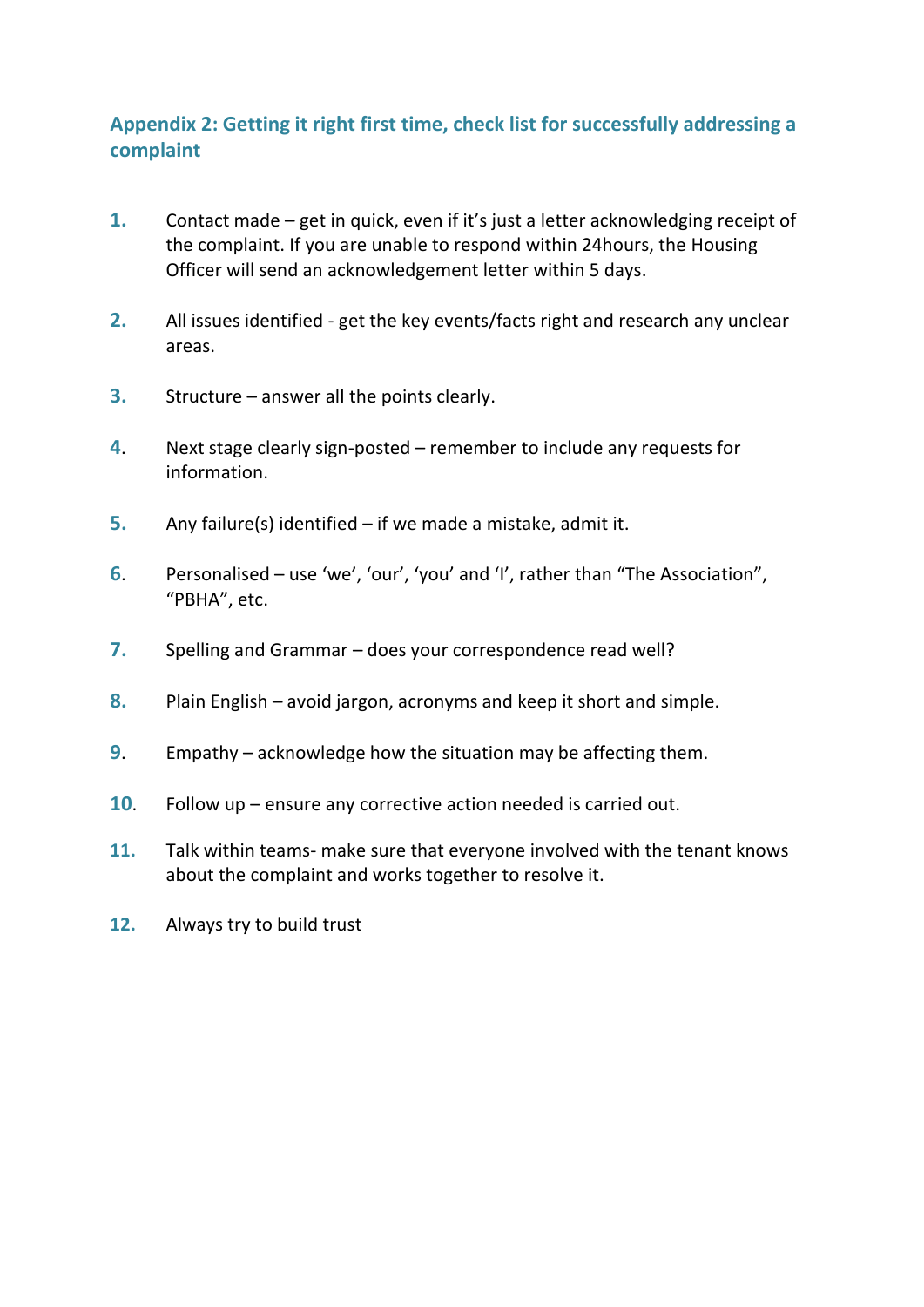#### **Appendix 3: Examples of Agencies to investigate complaints at stage 3.**

Usually outside bodies will expect a complainant to have exhausted the internal complaints procedure before approaching them.

#### **A) Independent Housing Ombudsman**

Anyone who has had a complaint about a matter to do with their housing, or being turned down for housing, who is not satisfied with the outcome of the investigation at Stage 2 can contact a designated person to consider the complaint, as per the guidance issued by the Housing Ombudsman. The Localism Act 2011 provides that tenants of housing associations, local authorities, and ALMO's will be able to ask for their complaints to be considered by a 'designated person' when their landlord's internal complaints procedure is finished. This provision started on 1 April 2013. If after a specific period the tenant remains unsatisfied, they can then refer the matter to the Independent Housing Ombudsman and ask for their complaint to be investigated.

The Ombudsman is an independent person whose job is to provide a fair and effective way of resolving complaints against a registered housing association.

#### **Contact details:**

Housing Ombudsman Service PO Box 152 Liverpool L33 7WQ Tel: 0300 111 3000 Fax: 0207 831 1942 E-mail: **info@housing-ombudsman.org.uk** Website: **www.housing-ombudsman.org.uk**

#### **B) Mental Health Commissioning Teams**

**Islington** Islington Council, 4th Floor, 222 Upper Street, London, N1 1XR

email: [Mhcommissioning@islington.gov.uk](mailto:Mhcommissioning@islington.gov.uk)